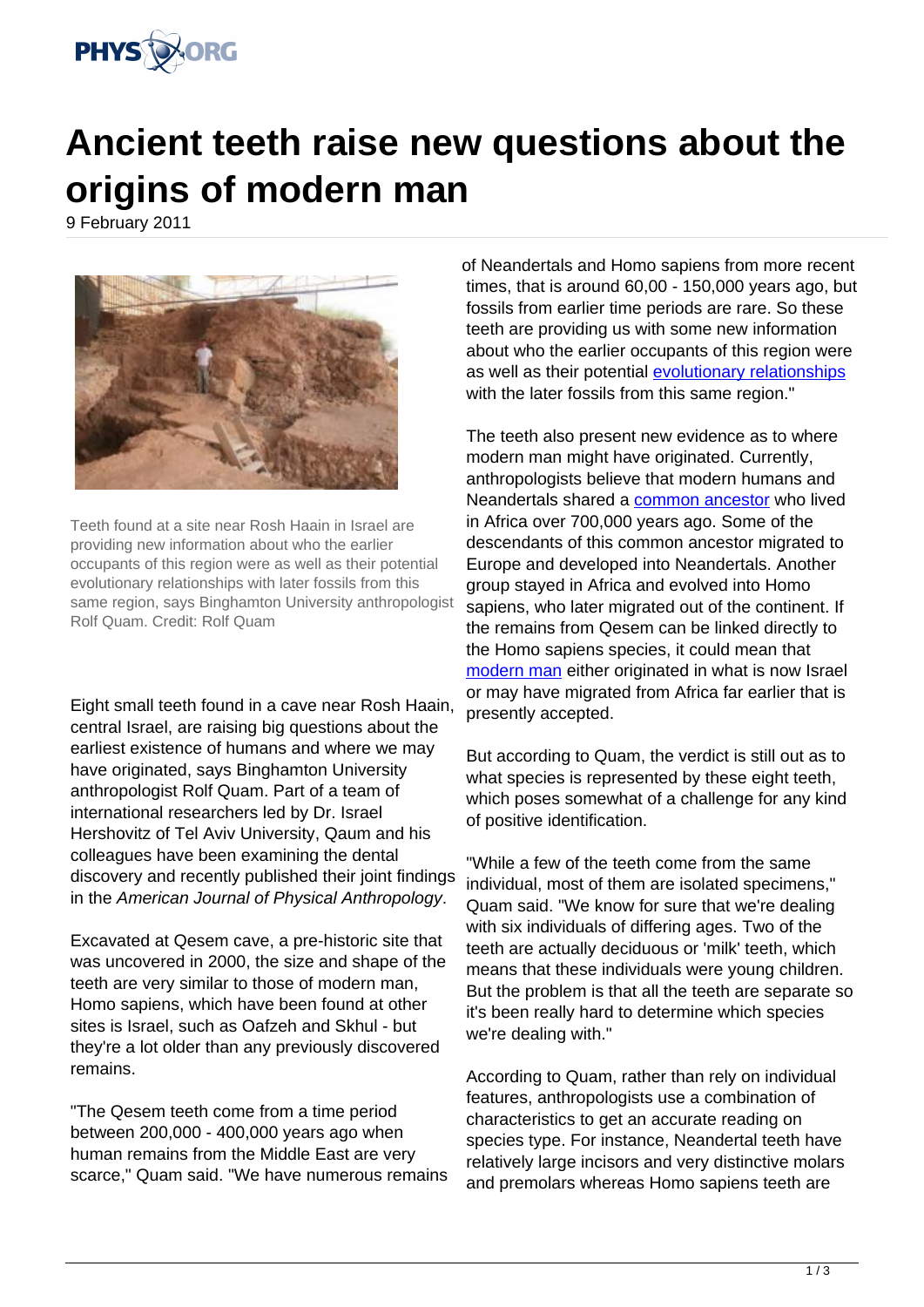

smaller with incisors that are straighter along the 'lip' "This is a very exciting time for archeological side of the face. Sometimes the differences are subtle but it's these small changes that make having a number of teeth from the same individual that much more important.

But even though Quam and the team of researchers don't know for sure exactly who the teeth belong to, these dental 'records' are still telling them a lot about the past.



Lower premolars and canine teeth found at the Qesem cave site in Israel are raising new questions about the origins of modern man. If linked directly to Homo sapiens, it could mean that modern man either originated in what is now Israel or may have migrated from Africa far earlier that is presently accepted, says Binghamton University anthropologist Rolf Quam. Credit: Rolf Quam

["Teeth](https://phys.org/tags/teeth/) are evolutionarily very conservative structures," Quam said. "And so any differences in their features can provide us with all sorts of interesting information about an individual. It can tell us what they ate, what their growth and development patterns looked like as well as what their general health was like during their lifetime. They can also tell us about the evolutionary relationships between species, all of which adds to our knowledge of who we are and where we came from "

Excavation continues at the Qesem site under the direction of Professor Avi Gopher and Dr. Ran Barkai of Tel Aviv University. The archaeological material already recovered includes abundant stone tools and animal remains, all of which are providing researchers with a very informative 'picture' of daily life and hunting practices of the site's former inhabitants.

discovery," Quam said. "Our hope is that the continuing excavation at the site will result in the discover of more complex remains which would help us pinpoint exactly which species we are dealing with."

Quam continues to be in touch with the on-site archeologists and hopes to collaborate in the project when and if more complete human remains are recovered.

Provided by Binghamton University